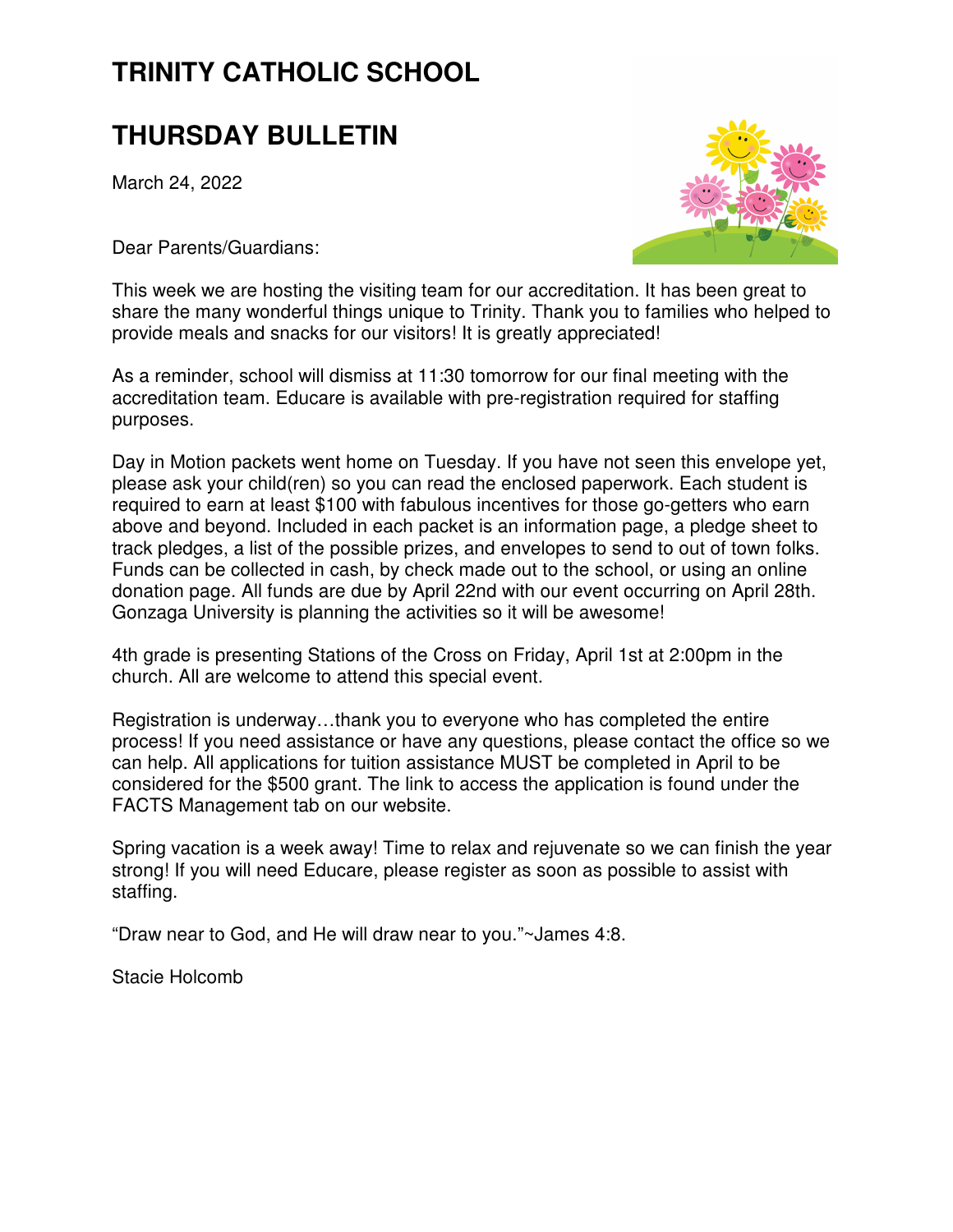# **SPRING PARENT-TEACHER CONFERENCES April 15, 2022**

Spring conferences are **optional unless requested** by your child's teacher (you will receive a request in the mail if needed).

To make a conference:

- 1. Login to your Sycamore account
- 2. Select the MY SCHOOL Tab
- 3. Select the P/T Conference Tab
- 4. Select your child(s) teacher
- 5. Select the time



## **8 TH GRADE FUNDRAISER**

Flower sale. Just in time for Mother's Day! Purchase a 14 " hanging basket or 12" planter to help fund  $8<sup>th</sup>$  grade trips and activities. Over 25 varieties and pot selections to choose from when you pick up your flowers on Thursday, May 5, at Wilson Hall.

Contact Mr. Chambers for inquiries and questions at cchambers@trinityspokane.com

An order for is attached.

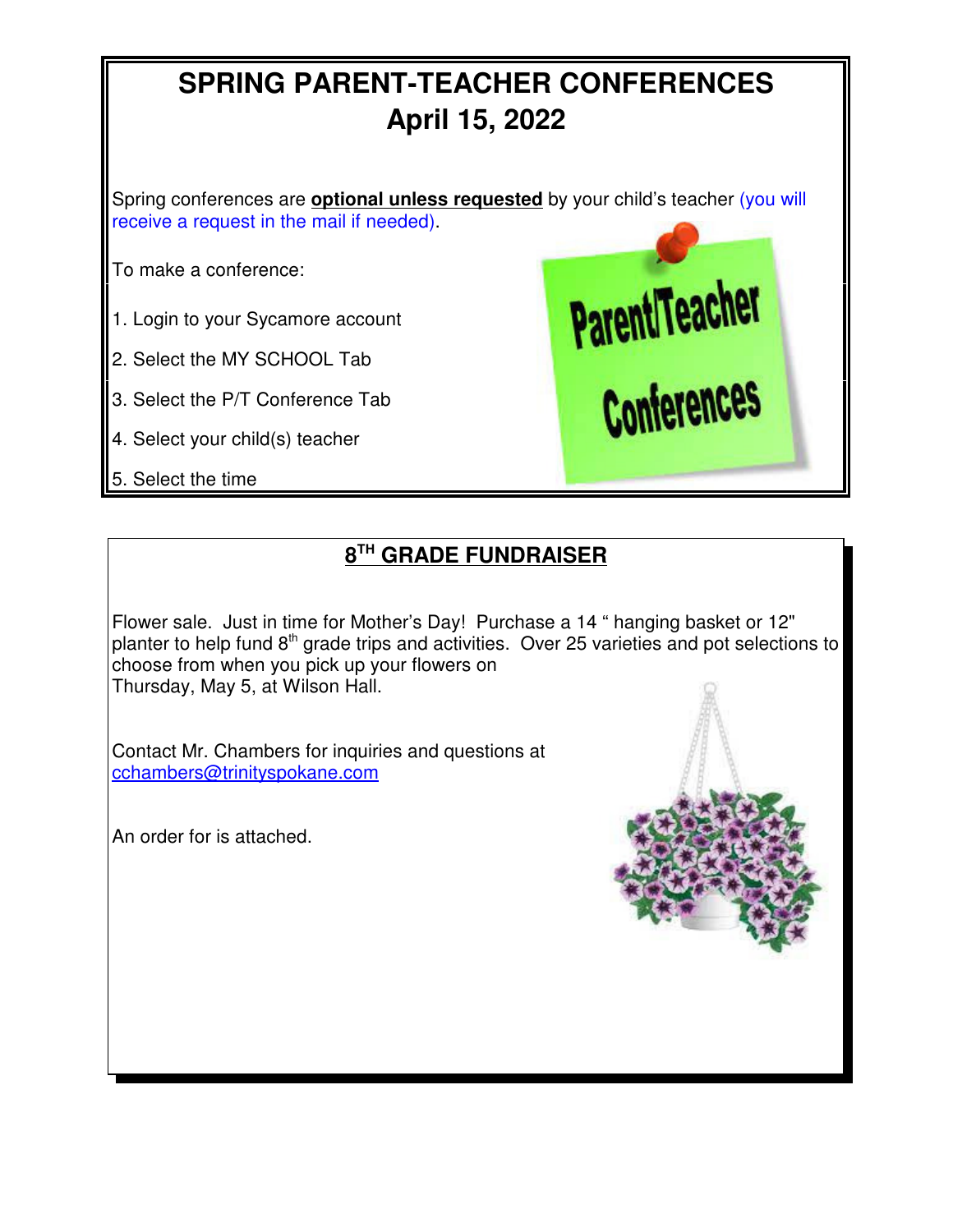## **TRINITY LENTEN SERVICE PROJECT**

As a service project for Lent, the  $2<sup>nd</sup>$  grade will be coordinating donations to help CAPA (Childbirth and Parenting Assistance - Catholic Charities).

We are asking each classroom to collect the following items:

baby shampoo

teethers

diapers (sizes 4, 5, and 6)

new clothing (tags on) newborn through 6t

baby wipes

diaper cream

new washcloths

new socks

new baby blankets

**This collection will end April 1**

## **ARRIVAL / DEPARTURE TIME**

Students should not arrive until 5 minutes before the bell or be picked up no later than 5 minutes after afternoon dismissal. Educare is available for early and late pickups.

### **SPRING BREAK**

Please mark your calendar. Spring Break is the first full week of April (**April 4 - 8th).** 

### **END OF 3RD QUARTER & VOLUNTEER HOURS**

Third quarter ends on **April 13.** I will be sending out updated volunteer hour letters mid April. If you have not already logged your volunteer hours in, please take a minute to do so:

#### **How To Log In Volunteer Hours**

- 1. Log into your Sycamore account
- 2. Go to the MY SCHOOL tab
- 3. Click on SERVICE LOGS
- 4. In the top right corner click